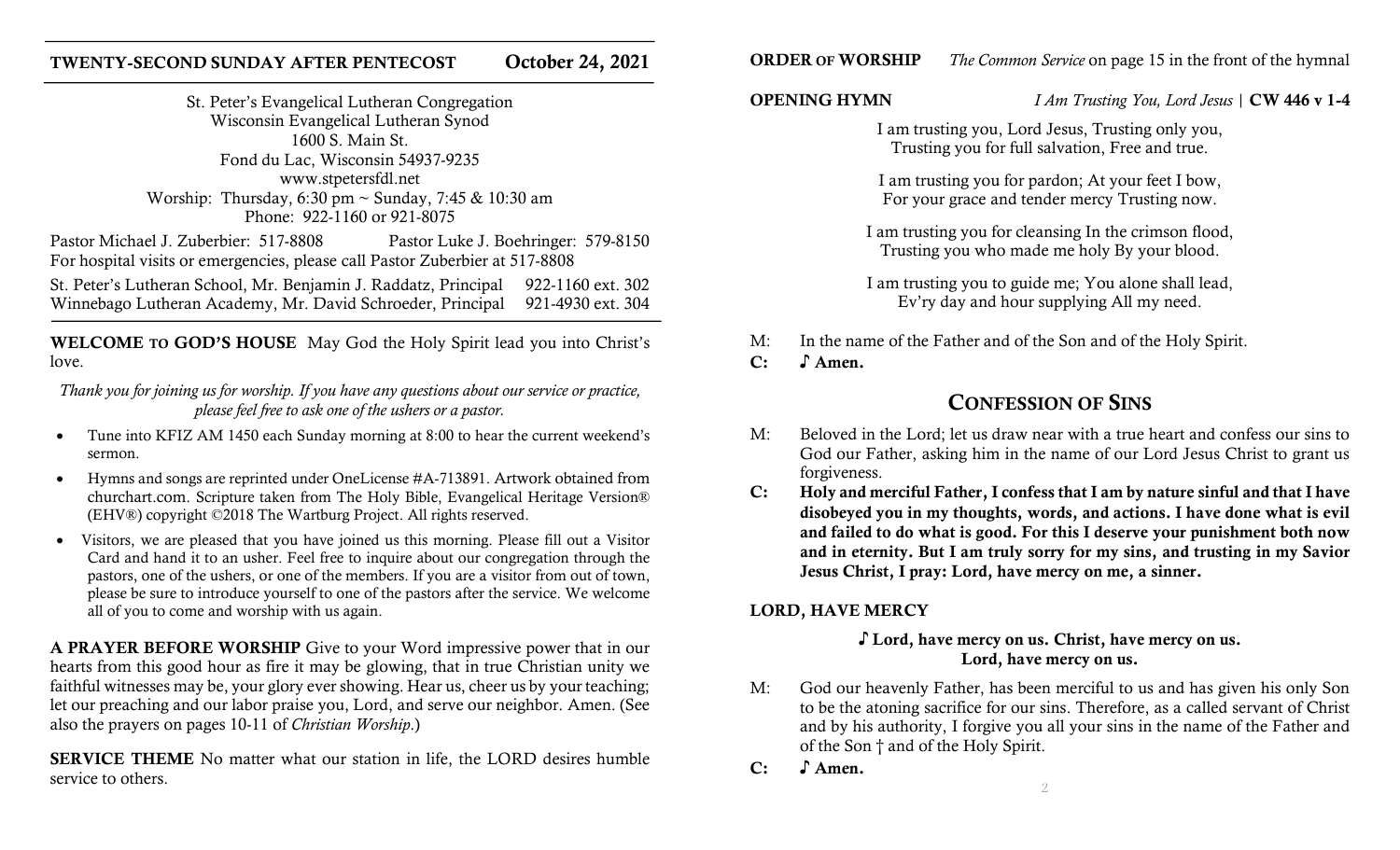# M: In the peace of forgiveness, let us praise the Lord.

SONG of PRAISE *I Am Trusting You, Lord Jesus* | CW 446 v 5-6

I am trusting you for power; You can never fail. Words which you yourself shall give me Must prevail.

I am trusting you, Lord Jesus; Never let me fall. I am trusting you forever And for all.

## PRAYER OF THE DAY

- M: The Lord be with you.
- C: ♪ And also with you.
- M: Let us pray.

 Lord, keep your household, the Church, in continual godliness and set us free from all adversities, that under your protection, we may serve you with true devotion and holy deeds; through Jesus Christ, your Son, our Lord, who lives and reigns with you and the Holy Spirit, one God, now and forever.

C: S Amen.

# THE WORD OF GOD

FIRST LESSON 2 Chronicles 26:16-23

The LORD humbled an arrogant king on a power trip.

<sup>16</sup>But when he had grown powerful, the pride in his heart led to his destruction. He was unfaithful to the LORD his God. He entered the temple of the LORD to burn incense on the altar of incense.

<sup>17</sup>Azariah the priest went in after him. He was followed by eighty priests of the LORD, brave men. <sup>18</sup>They confronted King Uzziah and said to him, "It is not right for you, Uzziah, to burn incense to the LORD. That is for the priests, the sons of Aaron, who are consecrated to burn incense. Get out of the sanctuary, because you have been unfaithful. This action will not result in any praise for you from the LORD God."

 $19$ Uzziah became angry. He had a censer for burning incense in his hand. When he became angry with the priests, leprosy broke out on his forehead in the presence of the priests, beside the altar of incense in the House of the LORD. <sup>20</sup>When Azariah, the head

priest, and all the other priests looked at him, they immediately realized he had leprosy on his forehead. They rushed him out of there. He himself also was in a hurry to leave because the LORD had struck him.

 $21$ King Uzziah remained a leper until the day of his death. He lived in a quarantined house because he was a leper. He was excluded from the House of the LORD. Jotham his son was in charge of the palace of the king and administered justice for the people of the land.

<sup>22</sup>The rest of the acts of Uzziah, from first to last, were recorded by Isaiah son of Amoz, the prophet. <sup>23</sup>Uzziah rested with his fathers and was buried with his fathers in the burial field that belonged to the kings, because they said, "He is a leper." His son Jotham ruled as king in his place.

**PSALM 22** page 71 in front of the hymnal

# INSPIRATION IN 7:45 SERVICE "Lord, Keep Us Steadfast"

Steven Springborn

Lord, keep us steadfast in your Word; Curb those who by deceit or sword Would seek to overthrow your Son And to destroy all he has done.

Lord Jesus Christ, your pow'r make known, For you are Lord of lords alone; Defend your Christendom that we May sing your praise eternally.

On Christ, the solid rock, I stand, All other ground is sinking sand. On Christ, the solid rock, I stand, All other ground is sinking sand.

O Comforter of priceless worth, Send peace and unity on earth; Support us in our final strife, And lead us out of death to life

On Christ, the solid rock, I stand, All other ground is sinking sand. On Christ, the solid rock, I stand, All other ground is sinking sand.

SECOND LESSON 1 Corinthians 9:7-12, 19-23

The great Apostle Paul humbled himself in servitude to others for the sake of the gospel and the salvation of souls.

<sup>7</sup>What soldier ever serves at his own expense? Who plants a vineyard and does not eat some of its fruit? Or who takes care of a flock and does not drink milk from the flock? 8Am I saying this just from a human point of view? Doesn't the law also say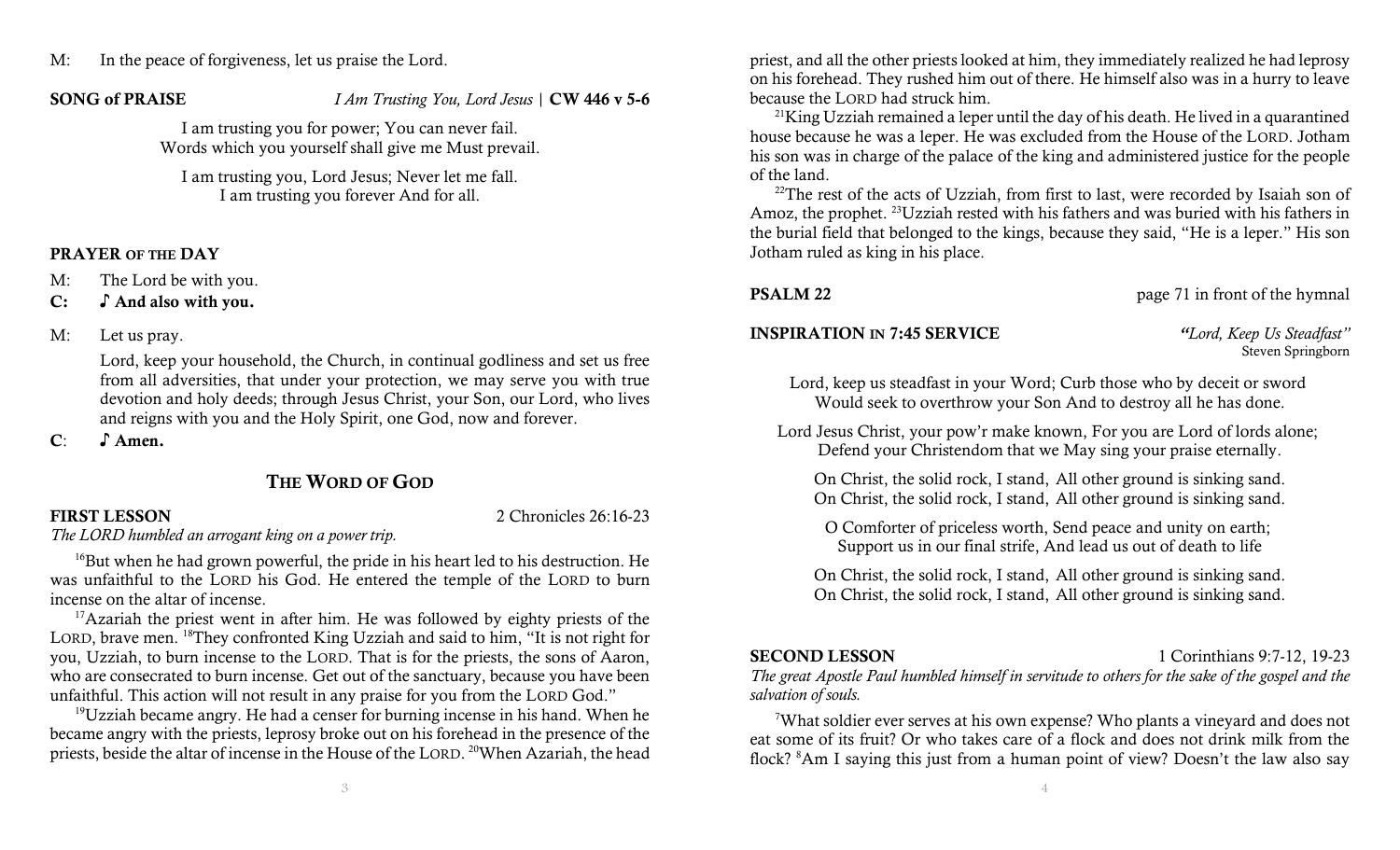this? <sup>9</sup>Yes, it is written in the Law of Moses, "You shall not muzzle an ox while it is treading out grain." Is God really concerned about oxen,  $^{10}$ or does he say this entirely for our sake? Yes, it was written for our sake, because the plowman ought to plow in hope, and the thresher ought to thresh in hope of getting a share. <sup>11</sup>If we sowed spiritual seed for your good, is it too much if we reap material benefits from you? <sup>12</sup>If others have some right to make this claim on you, don't we even more? But we did not use this right. Instead, we endure everything so as not to cause any hindrance for the gospel of Christ.

 $19$ In fact, although I am free from all, I enslaved myself to all so that I might gain many more. <sup>20</sup>To the Jews, I became like a Jew so that I might gain Jews. To those who are under the law, I became like a person under the law (though I myself am not under the law) so that I might gain those who are under the law. <sup>21</sup>To those who are without the law, I became like a person without the law (though I am not without God's law but am within the law of Christ) so that I might gain those who are without the law. <sup>22</sup>To the weak, I became weak so that I might gain the weak. I have become all things to all people so that I may save at least some.  $23$ And I do everything for the sake of the gospel so that I may share in it along with others.

## VERSE OF THE DAY

- M: Alleluia. Alleluia. For we are God's workmanship, created in Christ Jesus to do good works. Alleluia.
- C: ♪ Alleluia! Alleluia! Alleluia!

### SERMON TEXT Mark 10:35-45

Greatness in the kingdom of God means sacrifice for others.

M: The Gospel according to St. Mark, chapter 10.

# C: ○ Glory be to you, O Lord!

<sup>35</sup>James and John, the sons of Zebedee, approached him and said, "Teacher, we wish that you would do for us whatever we ask." <sup>36</sup>He said to them, "What do you want me to do for you?" <sup>37</sup>They said to him, "Promise that we may sit, one at your right and one at your left, in your glory." <sup>38</sup>But Jesus said to them, "You do not know what you are asking. Can you drink the cup that I am going to drink or be baptized with the baptism that I am going to be baptized with?" <sup>39"</sup>We can," they replied. Jesus told them, "You will drink the cup that I am going to drink and be baptized with the

5

baptism that I am going to be baptized with. <sup>40</sup>But to sit at my right or at my left is not for me to give; rather, these places belong to those for whom they have been prepared." <sup>41</sup>When the ten heard this, they were angry with James and John.

<sup>42</sup>Jesus called them together and said, "You know that those who are considered rulers over the Gentiles lord it over them, and their great ones exercise authority over them. <sup>43</sup>But that is not the way it is to be among you. Instead, whoever wants to be great among you will be your servant, <sup>44</sup>and whoever wants to be first among you will be a slave of all. <sup>45</sup>For even the Son of Man did not come to be served, but to serve, and to give his life as a ransom for many."

M: This is the Gospel of the Lord.

C: ♪ Praise be to you, O Christ!

### APOSTLES' CREED

I believe in God, the Father almighty, maker of heaven and earth.

I believe in Jesus Christ, his only Son, our Lord, who was conceived by the Holy Spirit, born of the virgin Mary, suffered under Pontius Pilate, was crucified, died, and was buried. He descended into hell. The third day he rose again from the dead. He ascended into heaven and is seated at the right hand of God the Father almighty. From there he will come to judge the living and the dead.

I believe in the Holy Spirit, the holy Christian Church, the communion of saints, the forgiveness of sins, the resurrection of the body, and the life everlasting. Amen.

HYMN OF THE DAY *Just As I Am, without One Plea* | CW 397

# "What to Do When Your Children Ask to Sit at Jesus' Right and Left Hands" Pastor Boehringer

1. Probably don't inflate their self-importance by asking for them

2. Probably do ask *on what basis* they are making their request